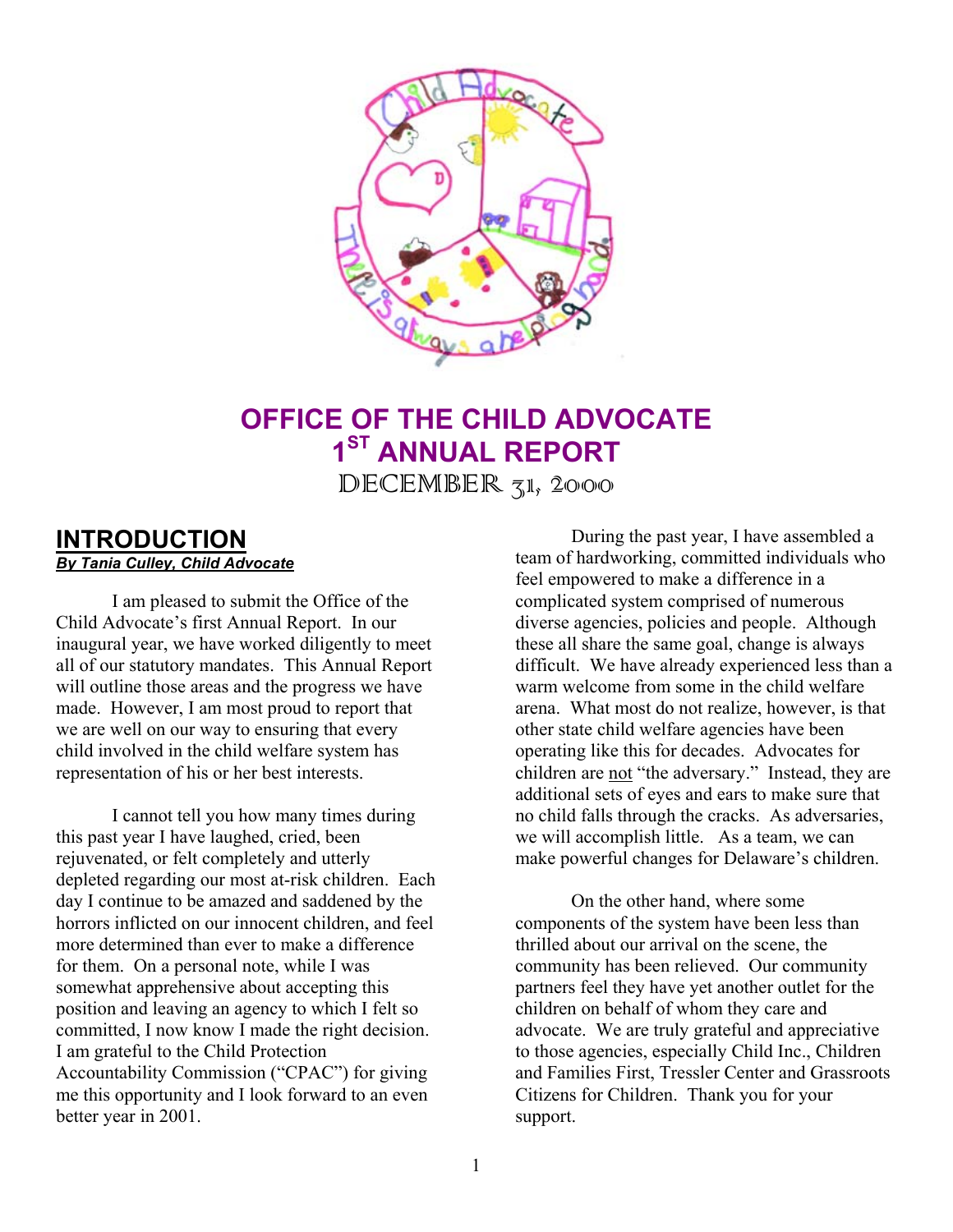Both the Office and I are grateful to the Honorable Peggy Ableman for her undying commitment to children and to our Office. She has been available from the beginning to provide guidance and support as a new state agency takes shape. In addition, we would like to acknowledge the efforts of Mathew P. Denn, the outgoing Chairperson of the Child Protection Accountability Commission. He has served Delaware's children well and managed a group of individuals from many different segments of the child welfare community to help effectuate change in the practices and laws involving child welfare.

# **OUR MISSION FOR DELAWARE'S CHILDREN**

The mission of the Office of the Child Advocate is to safeguard the welfare of Delaware's children through educational advocacy, system reform, public awareness, training, and legal representation of children as set forth in 29 Del. C., Ch. 90A.

# **OUR GOALS FOR DELAWARE'S CHILDREN**

The Goals of the Office of the Child Advocate are to: (1) ensure that every child's voice is heard in every court proceeding which affects their life; (2) ensure that every component of the child protection system has the necessary education and training to put a child's safety and well-being above all else; and (3) ensure that Delaware's child welfare laws reflect the needs of our children and are a model for the nation.

## **WHO WE ARE AND WHY WE ARE MAKING A DIFFERENCE**

### *Tania M. Culley, Esq. -- Child Advocate*

Tania became Delaware's first child advocate on February 7, 2000. Prior to her appointment, Tania was a Deputy Attorney General with the Department of Justice where she represented the Division of Family Services for three years and the Division of Child Support Enforcement for one year. She also participated in a one-year prosecutor's externship in Family Court in 1994-1995. From 1990 to 1996, she was employed in the private sector of the legal field as a secretary, paralegal, law clerk and attorney.

Tania is a 1990 graduate of the University of Delaware with a B.S. in Business Administration. She graduated from Widener University School of Law in 1995. She has recently been honored by Widener as the 2000 Recent Alumni of the Year, and has been recognized by Widener in their *Profiles in Success* bulletin. Tania has been a member of the Delaware bar since 1995, and is a member of the Family Law and Women and the Law sections of the Delaware State Bar Association. She also serves as Executive Director of the Child Protection Accountability Commission and is a member of the Abuse Intervention Committee. She has served on several legislative task forces, and is a member of various national children's organizations, including the National Association of Counsel for Children, the National Council of Juvenile and Family Court Judges, the North American Council on Adoptable Children, and the American Bar Association Center on Children and the Law. She is married to David Culley, Esquire, and is the proud mother of her three-year old daughter, Keira.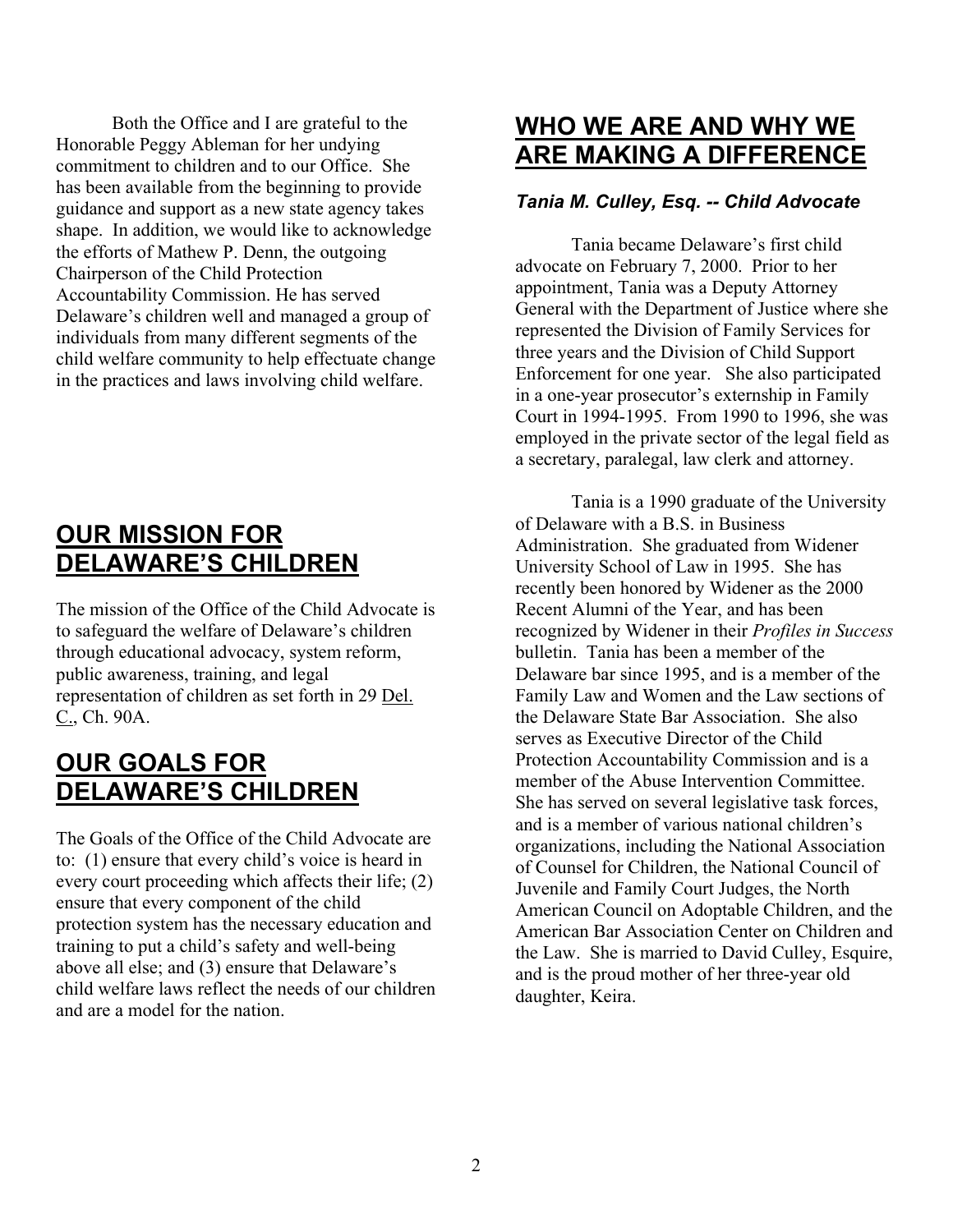#### *Mary Catherine ("M.C.") Landis, Esq. -- Deputy Child Advocate*

Mary Catherine Landis, or M.C. as she likes to be called, joined the Office of the Child Advocate in October of 2000. Her primary responsibility as Deputy Child Advocate is to give children in the child welfare system a voice in decisions which impact their lives. Prior to joining OCA, M.C. was in private practice where she concentrated in Social Security Disability for adults and SSI for children. She also litigated personal injury lawsuits and criminal defense.

M.C. graduated from the University of Delaware with a Bachelors degree *cum laude* in Political Science in 1989. After graduating, M.C. worked for the Honorable Thomas R. Carper as a Staff Assistant. She graduated from Widener University School of Law *cum laude* in 1994. She was a member of Law Review (the Delaware Journal of Corporate Law). After graduating, M.C. clerked for the late Honorable N. Maxson Terry of Superior Court in Dover. M.C. is a member of the Delaware and Pennsylvania bars as well as the Third Circuit Court of Appeals.

M.C. is married and has a 21-month-old son. She has a deep commitment to representing the children of Delaware and feels privileged and humbled to be in this position. M.C. hopes to draw on her prior litigation experience and her own experience as a mother to have a positive impact on both the children she represents and on the child welfare system as a whole.

#### *Anne Pedrick -- Program Administrator*

Anne joined the Office of the Child Advocate on May 16, 2000. She earned her undergraduate degree in Behavioral Science from Wilmington College. She has eight years of child welfare experience while working for the Division of Family Services. She started with DFS as an investigator/hotline worker on the second shift where she learned to specialize in sexual abuse

and serious injury cases. She eventually transferred to the weekend/holiday shift of DFS' investigation unit which enabled her to pursue a Masters degree in Community Counseling. Anne earned this degree from Wilmington College with honors in May of 1998. She was then promoted as the first statewide weekend/holiday unit supervisor. She was responsible for starting the Kent/Sussex 24-hour hotline which included developing policy and procedure, and hiring staff. During her tenure as supervisor, she supervised seven employees.

Anne then became a Family Crisis Therapist in the sexual abuse/serious injury unit. She was a DFS investigator of crimes against children, and collaborated significantly with the Attorney General's Office, the medical community and law enforcement. Anne served in that capacity for approximately one year prior to her employment as Program Administrator of the Office of the Child Advocate. While at DFS, Anne served on the FACTS (the DFS computer system) redesign project, the Quality Journey Committee, and was a part of the mentoring program.

Anne has previous experience counseling adolescents, sexual abuse victims, domestic violence victims/batterers, and long-term mental health patients. While earning her graduate degree, she participated in an internship with Hospice of the Delaware Valley, where she served as a spiritual counselor for the dying and the bereaved. She serves on and/or represents the Office of the Child Advocate at the Abuse Intervention Committee, the Domestic Violence Task Force, the DFS Advisory Council, the Independent Living Council, the Kinship Care Task Force, and the Victims' Rights Task Force.

#### *Cora Bechard – Office Manager/Administrative Assistant*

Cora joined the Office of the Child Advocate on May 16, 2000, as the Office's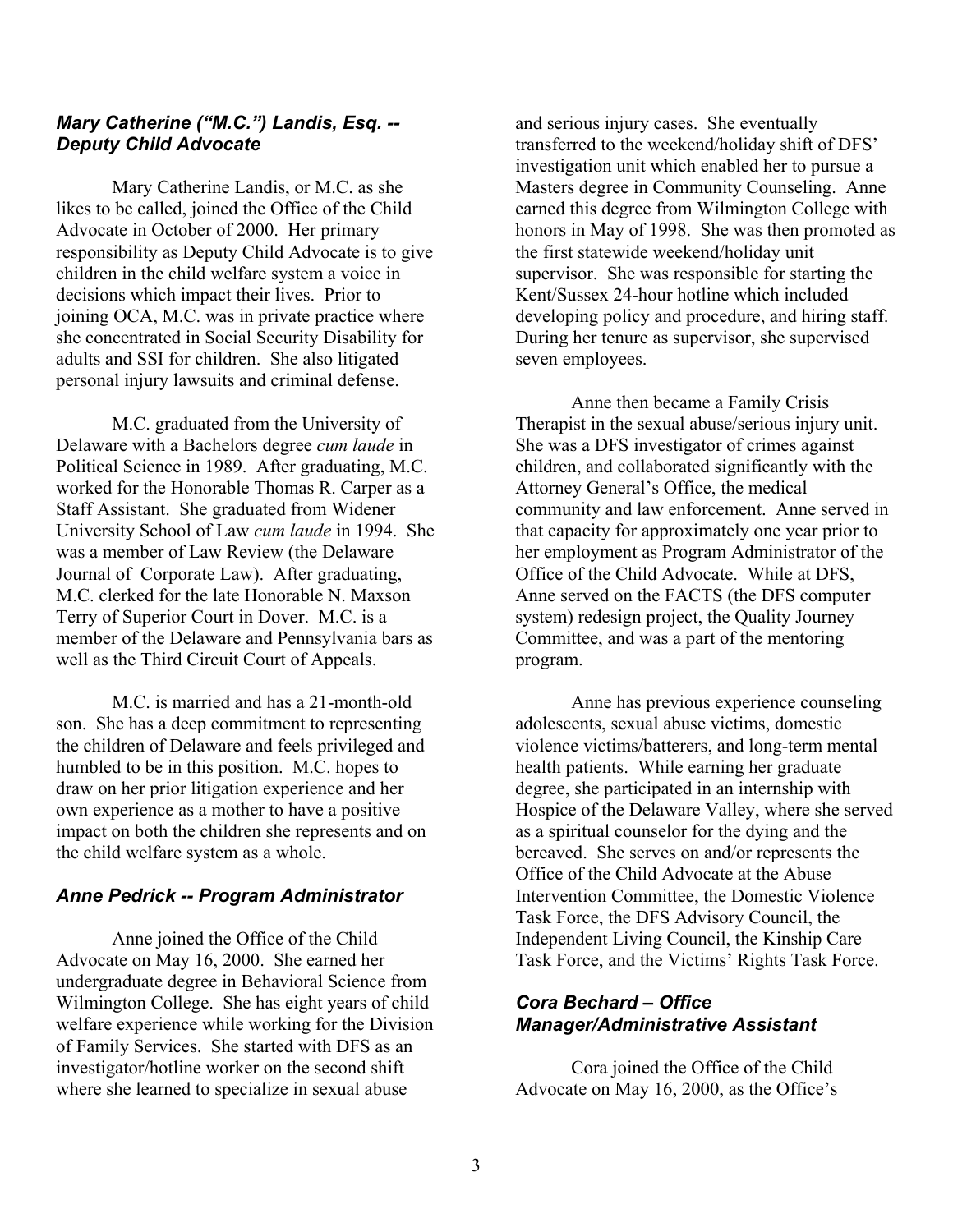Administrative Assistant. She brings to the office twelve and one-half years of varied state office experience as well as strong organizational skills. As a member of the Office Support Staff Advisory Committee within the Department of Services for Children, Youth and their Families ("DSCYF"), she worked to produce two grants that provided educational funds for staff. She has worked in non-profit and corporate sector areas such as program planning, accounting and budget, inventory and service.

Cora's first position with the State of Delaware was with the Office of Case Management within DSCYF in 1987. While in this position she assisted in the development of the records retention schedule for Delaware ICJ, ICPC and adoption cases. She also further developed the Delaware Interstate Compact dBASE Client Tickler System and completed written instructions for it. Those instructions were sought as a sample by other states.

In 1990, Cora became an Administrative Assistant with the Division of Child Mental Health. Her years of service within this Division developed experience in office operations, supervision of office staff, statistics, contracts, and budgets. Since May of 2000, Cora has been focused on developing office policy and procedure for the Office of the Child Advocate, as well as tracking volunteers, children, referrals and other necessary statistics for the Office. Cora is also responsible for the day-to-day operations of the Office, and for providing scheduling and support services to the Child Protection Accountability **Commission** 

#### *Deianna Tyree -- Intern -- University of Delaware*

Deianna is currently an intern at the Office of the Child Advocate. She expects to graduate from the University of Delaware in the fall of 2001. Deianna's major is sociology with a concentration in social welfare. She has a minor

in psychology and is interested in a second minor in art history. She considers herself an advocate of women and children. Deianna has her sights set on a dual degree (M.S.W./J.D.) from the University of Maryland's School of Social Work. Deianna finds it both challenging and rewarding to balance academia, work, the internship, and parenting her eighteen-month-old son.

#### *Danielle Gude – Intern – University of Delaware*

Danielle is a fifth year undergraduate student at the University of Delaware with a double major in Psychology and Criminal Justice. She also is minoring in History. Danielle is a McNair scholar and has conducted research on blood alcohol testing in Delaware criminal cases. She recently presented her work at two national conferences in Pennsylvania and Wisconsin. She is currently applying to graduate schools and plans to study Forensic Psychology and attain a Doctorate of Psychology (Psy.D.). Her future goals include private practice and working with underrepresented incarcerated populations in the criminal justice system.

#### *Donna Judd – Volunteer*

Donna comes to the Office as a retired DFS social worker who has graciously agreed to volunteer her time to assist the Office in various clerical duties, social work assistance, and child welfare support/mentoring. Donna earned her Bachelor's Degree in Sociology from Westminster College in Utah.

Donna began her career in child welfare as a caseworker for the Children's Home. In that capacity, she worked with children ages 4 to 18 who due to reasons of abuse, dependency or neglect, could not live with their biological family. She then served as a Family Court probation officer and as a mediator for support, custody and visitation. She left Family Court to raise her own children, while also working part-time for Big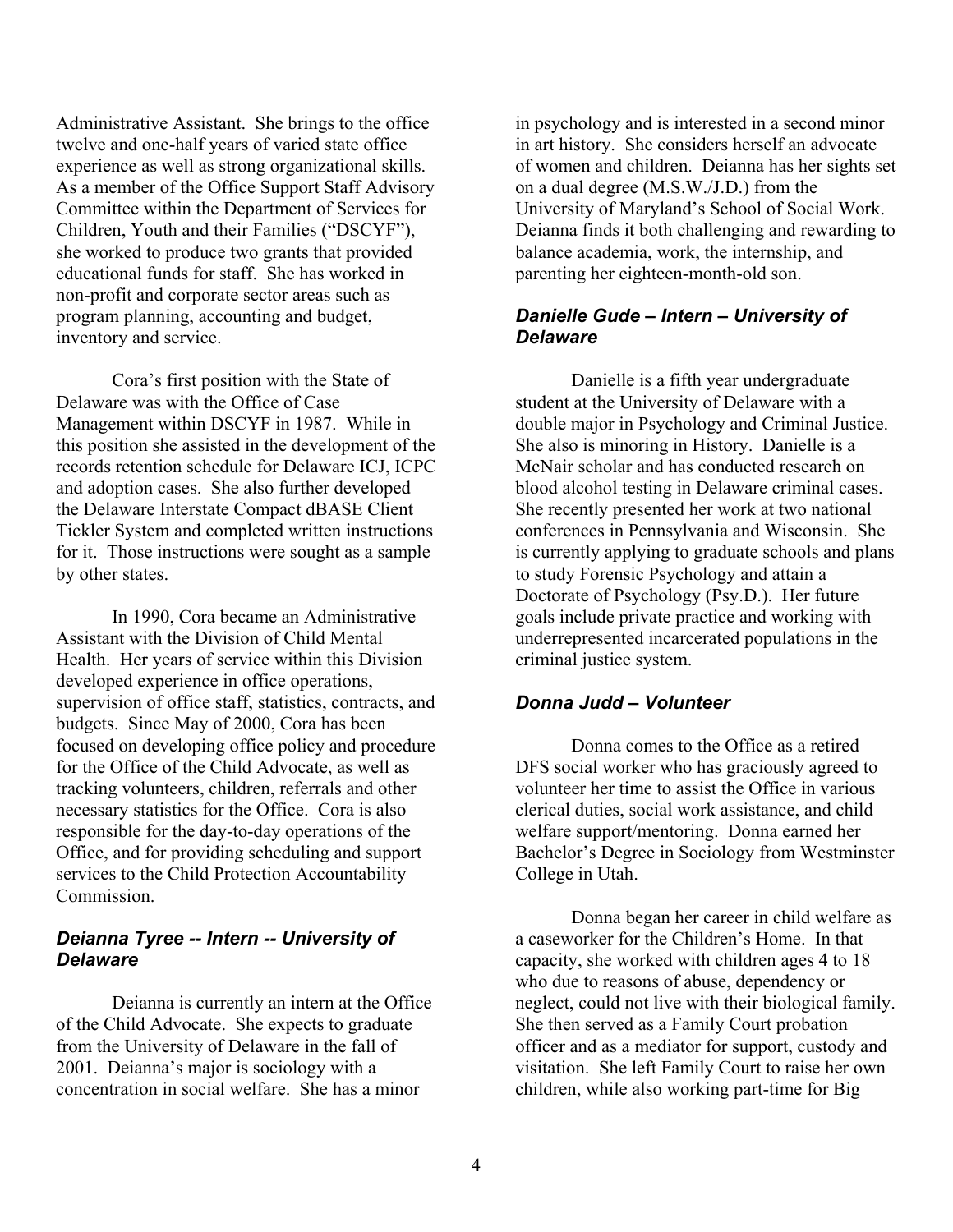Brothers/Big Sisters, where she helped match needy children to adult volunteers who served as mentors and role models.

She returned to full-time employment in 1983, as a Master Family Services Specialist with the Division of Family Services. A large portion of her caseload focused on addicted mothers with infants, and her position was centered on providing protection and permanency for abused, neglected and dependent children. Donna retired from this position in 1999.

Donna also currently volunteers her time to serve as a case manager for New Ark United Housing Ministries, Inc. This is a transitional housing project for residents who have completed the YWCA's Home Life Management Program before securing their own housing. This program received funding by the Delaware State Housing Authority. Donna has been involved with this project since its inception five years ago.

### **WHERE WE ARE MAKING A DIFFERENCE FOR DELAWARE'S CHILDREN**

#### *I. Legal Representation for Our Children*

One of the statutory mandates of the Office of the Child Advocate is to secure legal representation for Delaware's abused, neglected and dependent children. The OCA spent most of May and June of 2000 drafting legislation detailing the rights and responsibilities of attorneys and Court Appointed Special Advocates in their representation of children's best interests in Family Court proceedings. Although Delaware has received federal "CAPTA" funds for child abuse prevention and treatment since 1976, the State has not previously complied with the federal requirement that every abused or neglected child have a guardian *ad litem* represent his or her best interests in judicial proceedings. The legislation

that was drafted, and ultimately passed, attempts to bring Delaware into compliance with this federal requirement.

With the passage of Senate Bill 415 and the increased funding for a full-time Deputy Child Advocate, the OCA then set out to recruit *pro bono* legal representation of children, as well as to promote the expansion of the CASA program through citizen volunteers. In addition to appearances on radio, television and in the newspaper to address the need for volunteers to represent children, the OCA sent out a mailing to every attorney in the Delaware bar asking for help in representing children. The OCA, in conjunction with the Supreme Court of Delaware and the Abuse Intervention Committee, then sponsored a seminar to train attorneys on the legal representation of abused and neglected children. Out of the 142 attendees at the conference on October 6, 2000, 59 were attorneys eligible to represent children.

To date, the OCA has 28 attorneys who are willing to represent these children on a *pro bono* basis. The OCA has almost completed a training manual to guide these attorneys through Delaware's child welfare system and the complicated legal issues which arise in circumstances where attorneys represent children's best interests. In addition, the OCA's first Deputy Child Advocate, Mary Catherine Landis, began employment on October 16, 2000 and immediately began receiving cases for appointment.

Currently, the OCA has received referrals on **174** children. Of those children, the CASA program has agreed to represent 9 children. The OCA is currently representing 12 children, and *pro bono* attorneys are currently representing 14 children. Twenty-seven children are still waiting assignment of an attorney. The remaining referrals were directed to resources in the community, or advised that due to limited resources, legal representation could not be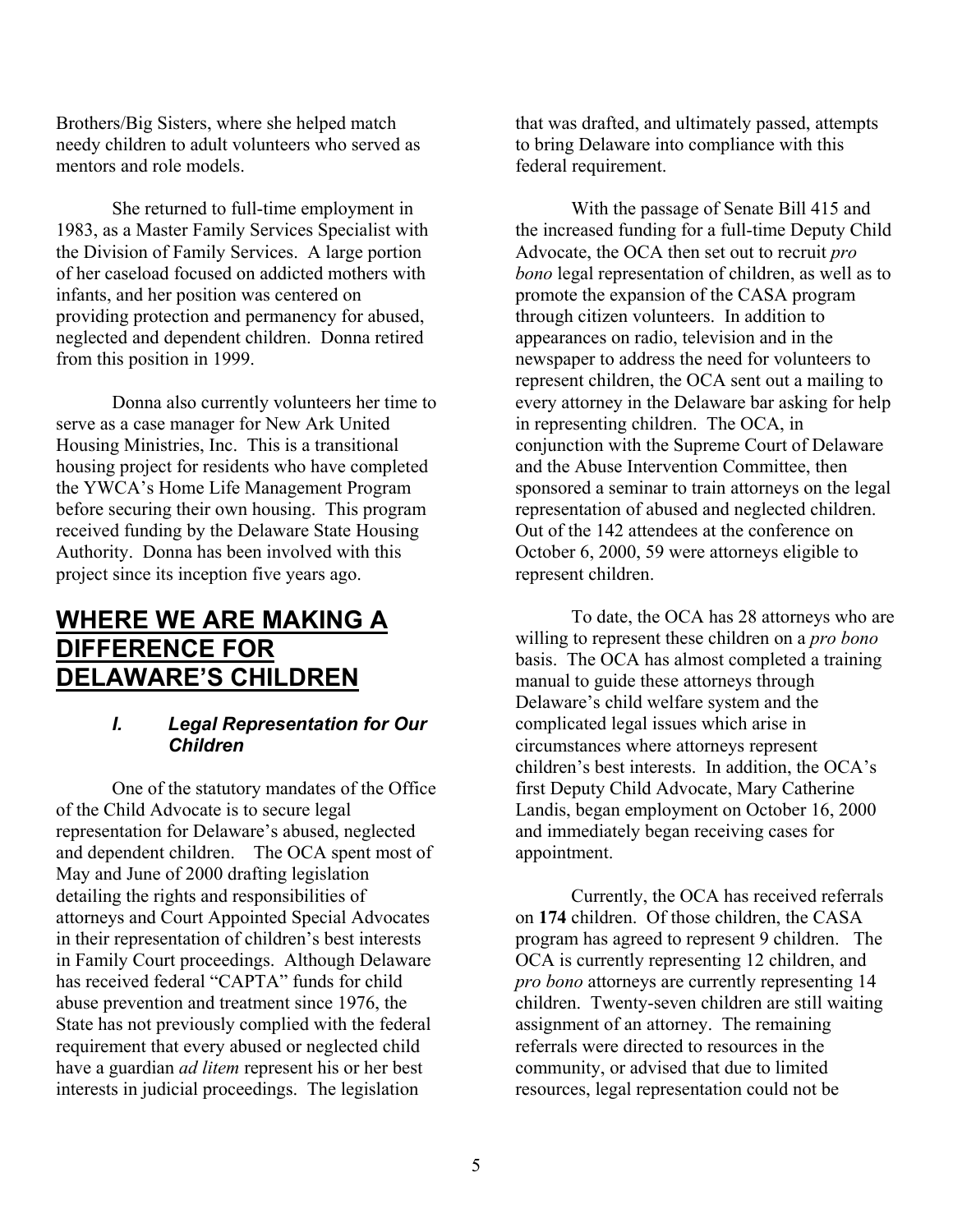provided. Approximately 85% of the referrals made to this Office involved legitimate concerns on behalf of children.

The Office is hopeful that as word spreads regarding the Child Advocate, and as feedback from the child welfare system shows improved outcomes for children, representation of all children by either the CASA program or the Office of the Child Advocate will be a reality. The OCA and CASA look forward to another year of collaborative efforts to ensure effective advocacy on behalf of our children. The OCA is also hopeful that its resources will be able to accommodate full implementation of 13 Del. C. § 701(c) as of January 1, 2001.

In just the few months that the Office has been able to provide legal representation for children, it has resolved two lengthy custody battles and provided stability to those children. It has also advocated for improved court deadlines for children, more rapid permanency determinations for children in DFS custody, and intensive services for families where children have been physically replaced back in the homes. The Office has also provided legal briefing on various issues before the Family Court. The OCA has interviewed children, and attempted to respond to their needs either by requesting legal counsel for them or by asking the responsible agency to provide the necessary resources.

The Office has partnered with numerous members of the community, most notably Child, Inc., to ensure children and their families are receiving the services they need. Through the efforts of OCA, the partners in the child welfare community are receiving the information they need to provide appropriate services and make appropriate decisions on behalf of children.

#### *II. Legislative Advocacy on behalf of Delaware's Children*

The months of May and June were quite hectic in the Office as the General Assembly was in full swing. The Office had the privilege and honor of having Kate Sullivan, from the DSCYF, as a Management Fellow for two months. There were approximately 10 bills in the General Assembly that focused on children's issues and were of importance to the OCA and CPAC. Kate and Tania spent part of May and most of June with legislators and their staff, as well as working with agency and community partners on the intricacies of the various bills. Tania testified concerning various bills before the House and Senate. Ultimately, all bills passed with the exception of the Abandoned Newborn legislation (SB 555) and the procedural changes to the adoption and termination of parental rights laws (SB 654).

#### *III. Training and Education*

*Oct.* 6, 2000: The OCA, in conjunction with the Supreme Court of Delaware and the Abuse Intervention Committee, sponsored the first Child Advocacy Conference entitled *Legal Representation of Children: What Delaware Judges and Lawyers Need to Know*. The keynote speaker was Ann Haralambie, J.D., a nationally renowned child advocacy expert. 142 people from the child welfare community attended the conference. The audience included 29 members of the judiciary, 11 Deputy Attorneys General, 10 employees of the Division of Family Services, 8 members of the CASA program, as well as public defenders, police, schools, and community advocates. The conference was well received and the OCA received extremely positive feedback from the attendees.

*Abuse Intervention Committee*: The OCA is a member of the training subcommittee of the Abuse Intervention Committee. The subcommittee is co-chaired by the Honorable Mark Buckworth and CASA Statewide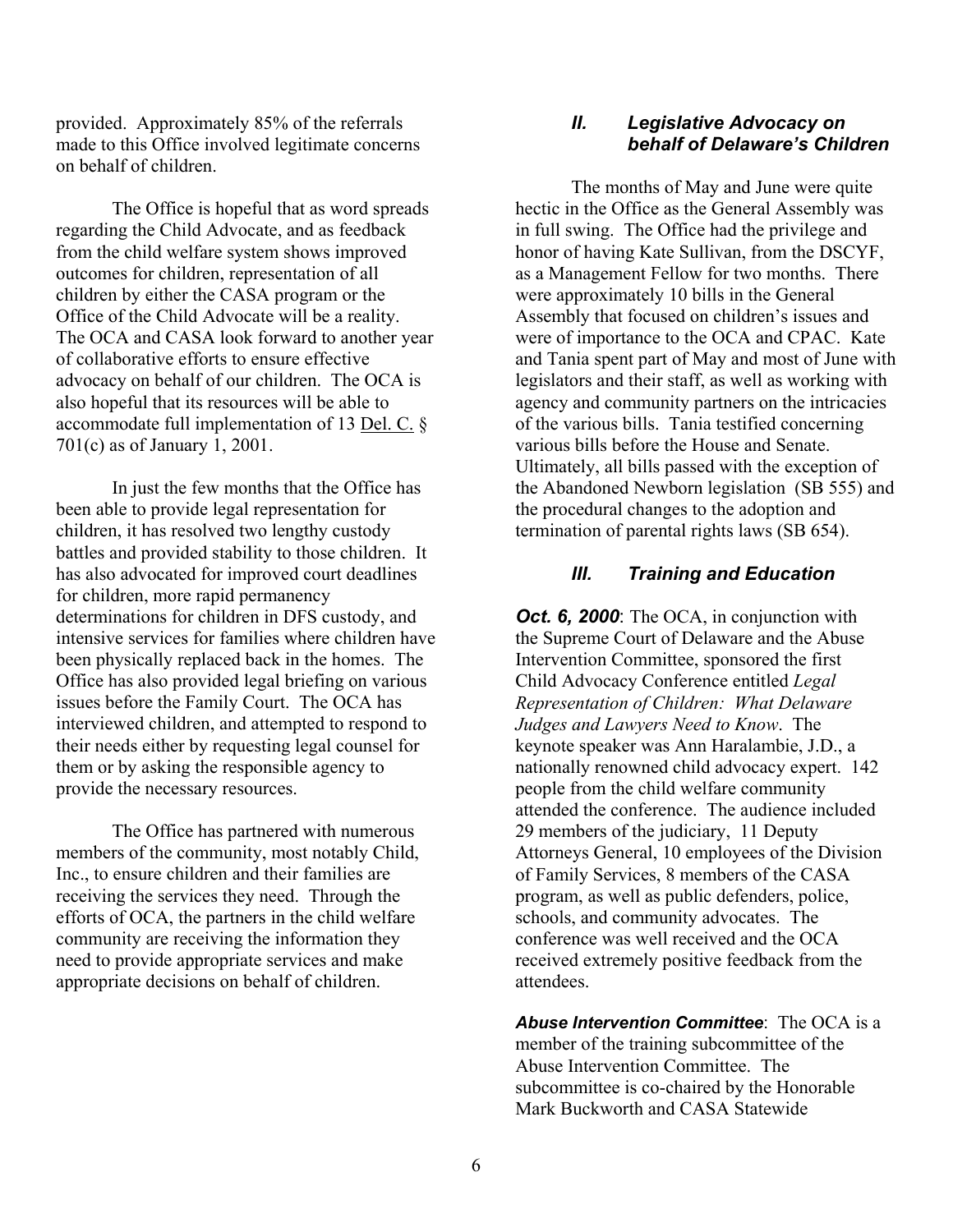Coordinator, Lynn Shreve. The focus of the subcommittee is to "bring all components of the child welfare community together to provide basic education and training across disciplines regarding child abuse and neglect and multidisciplinary team building." The community has agreed to pool monies to provide collaborative training, and the subcommittee has developed guiding principles and objectives towards this goal.

#### *IV. Community Involvement, Outreach and Publicity*

*May 1, 2000*: The Office of the Child Advocate made its community debut at the celebration of Child Abuse Prevention Month at a Blue Rocks game sponsored DSCYF and its community partners. The OCA, assisted by DFS, sponsored a contest for foster children to design the logo for this new state agency. Kristen C., an eleven-year old who had been recently adopted with her siblings after numerous years of DFS involvement, won the contest. Her logo is on this annual report as well as on the brochures for the OCA and its letterhead. The OCA was both proud and honored to have the children we serve participate in this event. OCA, DFS and the community partners honored Kristen C. and the DFS outstanding social workers at this well-attended event.

**Sept. 15, 2000**: The calendar of community events filled quickly for the OCA with the successful *Open House* held on September 15, 2000. Approximately 200 people, including a few of our children, enjoyed an afternoon of refreshments while meeting staff and seeing the office. Tania M. Culley, Esq. launched the event with a greeting to all with Janice Mink and Catherine Hamill providing supporting comments. Senator Myrna L. Bair gave a brief overview of the events that lead to the creation of OCA. The Office specifically recognized Senator Bair for her dedication to this Office and her unrelenting commitment to Delaware's

children over the last 20 years. Many helped to make this a successful event, and the OCA staff is appreciative of the effort given.

*Oct. 25, 2000*: The OCA staff attended *The Foster Care Reform Forum* held at the Delaware Art Museum. This milestone event for foster children was a call to the community to unite to provide support for the development of an improved foster care system. The first part of the program included testimonials about the issues that Delaware's foster care system faces. Isaac Palmer, Director, Division of Family Services, presented the "Protecting our Children" section followed by a question and possible solutions session by the audience. A downstate forum is planned for January 19, 2001 at the Del Tech – Terry Campus.

*Nov. 18, 2000*: OCA had an informational booth at *The 9th Annual Adoption Fair & Culture Day*. The day was one for prospective, new and seasoned adoptive families to gather and exchange information. The children enjoyed many activities of games, face painting, dressing up, and a multi-cultural sharing of arts and dance exhibitions.

*Tools to Spread the Word*: The creation of the OCA Logo led to the development of the recurring message of "Lend a Helping Hand" to our children. The OCA used various tools to carry our message to the public. First, we designed magnets and pencils that portrayed the OCA Logo, and included the address, phone and fax numbers. We developed a brochure to provide a look at the Office's intent and purpose, goals, duties, titles of the staff with phone numbers, and e-mail addresses. We distributed pencils, brochures and magnets at the Open House, the conference of October 6, 2000, and at community events and training sessions. The first issue of the OCA Newsletter will be released by February 1, 2001. The newsletter was developed as a voice of the Office to share past, current and future events regarding child welfare, and as an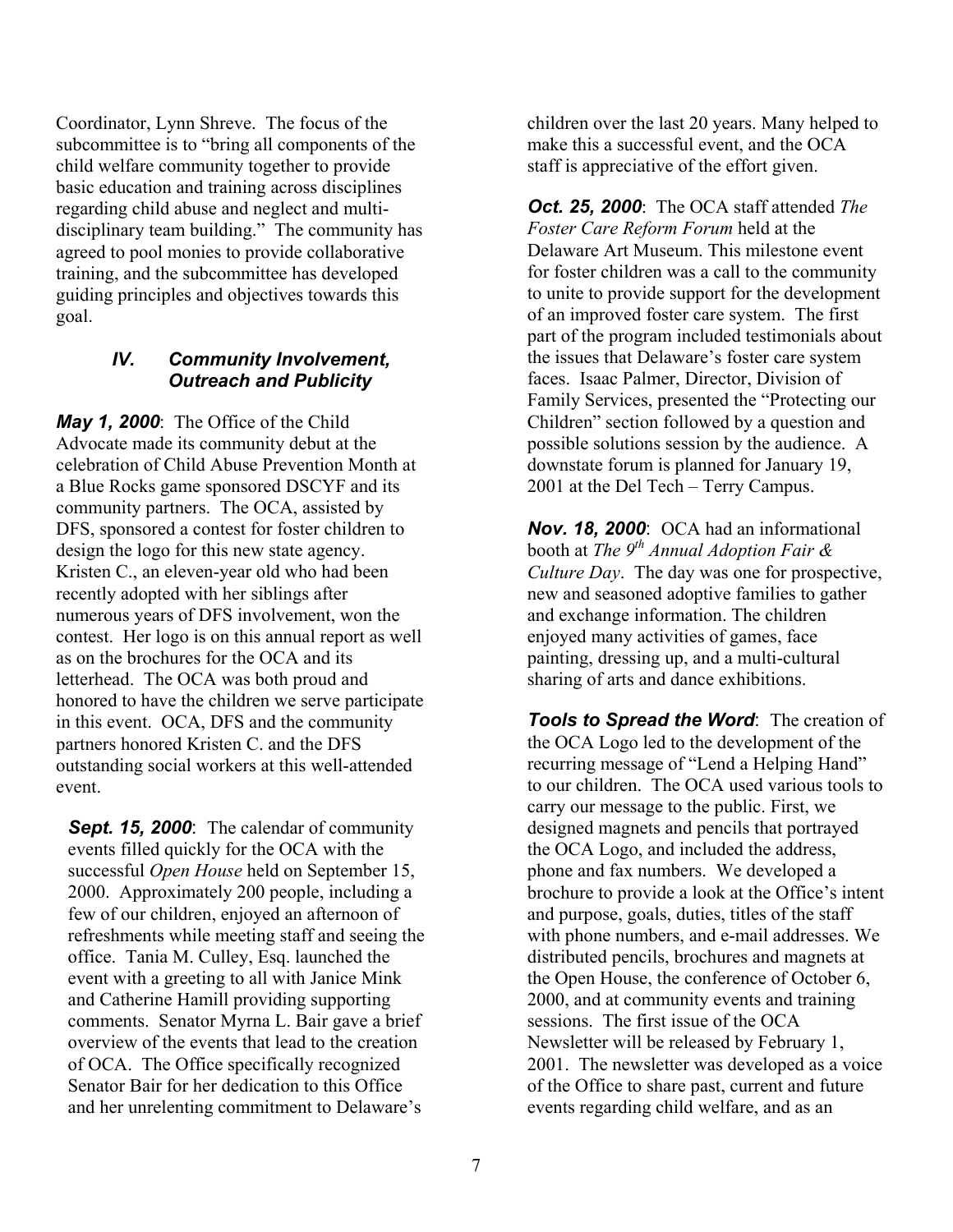informational pipeline for those agencies and individuals committed to Delaware's children.

*Publicity/Media*: This past year was an opportunity for extensive interactions with various aspects of the media. Newspapers gave much needed support through articles about the office and child welfare events. Radio provided an avenue for public interviews, and Channel 12 television station requested several appearances by the Office. The media's willingness to obtain first hand information from Tania gave the Office the opportunity to reach the public with accurate and factual information.

### *V. Grants and Bequests*

*Training:* The Program Administrator attended the Grantsmanship Training Program in Philadelphia, PA, from September 18, 2000 through September 22, 2000. This training gave assistance in locating grant support from foundations, corporations, and government funding sources. The workshop provided information on planning programs and writing grant proposals. Grant proposals will be reviewed and assisted by the program for up to one year.

*Current projects:* During the Grantsmanship Training Program, the Program Administrator had preliminary discussions with a consultant from Louisiana regarding a computer tracking system for children entering foster care. This proposed system would provide the Courts, the Department of Justice, OCA, CASA, the Child Placement Review Board, and DSCYF with instant access to a child's status in foster care, as well as provide the status of court proceedings regarding every child in care. Several options exist for possible grants to help expedite this project, including federal SANCA funds. Ongoing dialogue with this consultant continues on a weekly basis as we are hoping to develop and implement a program with our partners by the Fall of 2002. Other grant requests will seek funding for additional legal representation of children, a volunteer community

liaison position, and multidisciplinary training for those working with abused and neglected children.

#### *VI. DFS Policy and Procedure/ Multi-disciplinary Collaboration*

The Office is mandated pursuant to 29 Del.C. § 9005A to periodically review and revise all relevant child welfare policies and procedures with a view toward expanding the rights of children. The Office of the Child Advocate is also to recommend changes in procedures for investigating and overseeing the welfare of our children. Within the next year, we plan to evaluate, assist, and make recommendations to the Division, and other partners in the child welfare arena, with respect to outdated policies and procedures that no longer support the DFS mission of safety and permanency. The first step in developing this partnership was undertaken by Tania and Anne by meeting with the Cabinet Secretary to discuss the Department's Quality Journey and Vision. The Office will also be meeting with the Department's Office of Case Management in January 2001. In addition, Tania reviewed child welfare issues with Governor Minner's transition team.

In the last several weeks, our Office has met with Dr. Richard Gelles from the University of Pennsylvania's School of Social Work. It has been discussed that our current child welfare system lacks a "tangible vision task" and a concrete goal that all facets of the system can agree upon. With our community partners and CPAC, we will continue to explore avenues to make Delaware a leader in child welfare, and are hopeful to use the expertise and experience that the University of Pennsylvania can provide.

Other issues that have received much attention during the past year are the foster care crisis and the number of adolescents growing up in the foster care system. The Office has been extremely concerned regarding the services provided to adolescents who are involved with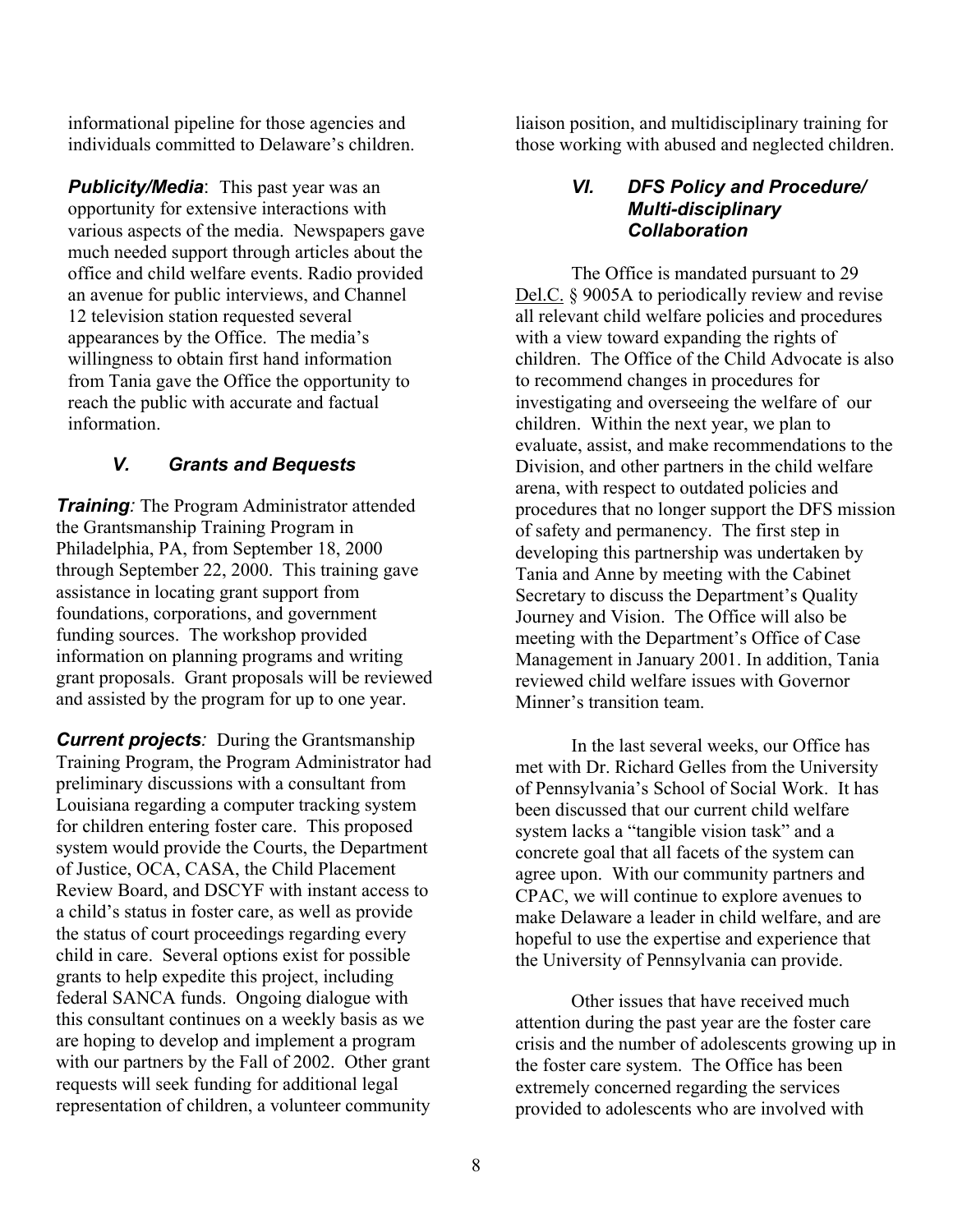DSCYF. Many of the adolescents that have "grown up" in the foster care system have multiple emotional and behavioral issues that are not being met, and there are few resources to appropriately address them. The Office participates on the Independent Living Council within DFS, and has also had many discussions with adolescent community partners. All agree that more placement resources are needed for adolescents, with the possibility of small group homes as an additional alternative. These resources would need to have built-in safeguards to prevent adolescents from disrupting the placement. Specialized homes for children who are victims of sexual abuse, and those with mental health issues and/or behavioral challenges also need to be explored.

Support for foster families is another critical issue facing DFS and their community partners. Over the next year, the Office looks forward to continued exploration, review and implementation of changes in this most necessary area of child welfare.

Finally, over the next year, the Office will continue to review the Independent Review Panel recommendations of Bryan Martin and Tytyana Kennedy to ensure implementation by DFS, and to provide a further framework for improvement. The Office will be focusing on the review of case histories when making safety and permanency decisions, and the multi-generational dysfunction in families that adversely impacts children.

## **YEAR 2000: SIGNIFICANT COURT DECISIONS FOR DELAWARE'S CHILDREN**

The Family Court has undergone dramatic changes during the past year in the child welfare area, with the implementation of the Court Improvement Project (CIP). It is our hope that this initiative will mean closer scrutiny for each child engaged in the child welfare system.

Through the CIP, one Family Court Judge will have a child's case from the moment *ex parte* custody is awarded to the Division of Family Services. We hope this continuity will positively impact children because Judges will get to know the children and families involved in each case. Sussex County has already seen improvements for our children, as they become the CIP model for our State. The CIP, combined with the efforts of CASA and our Office to see that every child is represented in these proceedings, will hopefully decrease the period of time DFS has custody of the children that have come into care, thereby bringing permanency as quickly as possible to these children.

Unfortunately, New Castle County Family Court has a judicial vacancy in the at-risk division, that seriously effects our ability to achieve our goals. We are hopeful that the new Governor will quickly address this most dire need.

In the last year, the Delaware Family Court and the Delaware Supreme Court have issued several decisions that profoundly impact Delaware's children. We believe that these cases are noteworthy and directly affect the legal aspects of our job to safeguard the welfare of Delaware's children. We intend to share recent case summaries in our future newsletters and website, as well as include the most significant decisions each year in our annual report. We hope the summaries are helpful as we consider each case from the child's point of view.

**Shepherd v. Clemens**, Del. Supr., 752 A.2d 533 (May 11, 2000)

*The Decision:* On May 11, 2000, a landmark decision from Delaware's Supreme Court was handed down in a 4-1 decision. The case is significant to Delaware's children because the Supreme Court prioritized a child's need for permanency over a parent's biological link to a child. The facts indicate that the child was conceived as a result of statutory rape, and that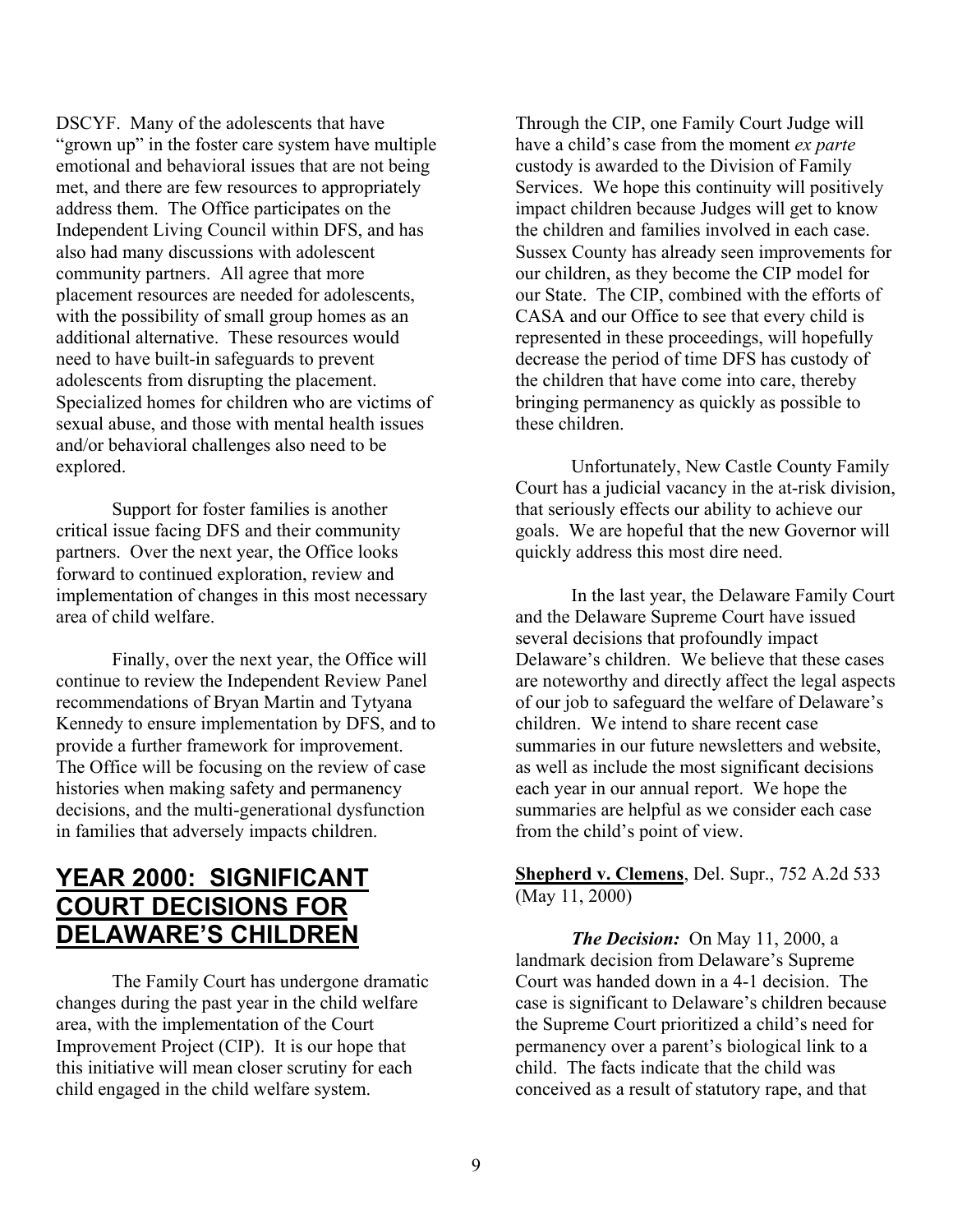ultimately the maternal grandparents of the child, who had been raising him since his birth 4.5 years ago, had proved by clear and convincing evidence that the parents' rights should be terminated so that they could adopt Christopher. While the biological mother voluntarily relinquished her rights, the grandparents established that father had abandoned this child.

The trial court denied the termination by finding the father had not failed to manifest the ability and willingness to exercise parental responsibilities, the third prong of Delaware's abandonment statute. The Supreme Court reversed saying that there was substantial evidence that father did in fact fail on this ground. Justice Berger, in her dissent, strongly articulated that the first two factors of the abandonment statute should not be considered in the third prong of the test – parental responsibilities. Parental responsibilities are defined in 13 <u>Del. C.</u>  $\S$  1101(10) as the "care, support and control of the child in a manner that provides for the child's necessary physical needs, including adequate food, clothing and shelter, and that also provides for the mental and emotional health and development of the child." The majority concluded that child support and contact with the child were encompassed in parental responsibilities.

Most importantly, the Supreme Court for the first time explicitly recognized a child's need for permanency, defining it as "the safe, stable, custodial environment in which a child is raised, and the life-long relationship that child establishes with a nurturing caregiver." It recognized that permanent placement "is intended to last throughout the child's minority . . . [and] is designed to establish life-long family relationships . . . [by] vest[ing] the permanent caregiver with the same legal responsibility for the child as a birth parent." The Court recognized that both parents desired Christopher to remain with his grandparents, and that he was happy and well adjusted there. The Court took issue with the trial court's denial of best interests on the grounds that

"it was in Christopher's best interests to have an opportunity to know his biological father". Justice Berger, in her dissent, held that "there is absolutely no need to terminate father's parental rights in order to provide comfort, security, or legal status for Christopher". The Supreme Court reversed the trial court, with a remand directing the trial judge to sign the order terminating parental rights.

*From the Child's Perspective:* In a perfect world, all children would have a healthy loving relationship with their biological parents. However, as the United States Supreme Court noted, "It is not the biological fact of parentage alone, however, but the existence of an actual or potential relationship that society recognizes as worthy of respect and protection, that activates the constitutional claim." Lehr v. Robertson, 463 U.S. 248, 259-62 (1983). A biological link alone cannot overcome the well-established "best interests" standard.

Unfortunately, for this familial situation and for Christopher, no lesser legal alternative exists in Delaware which would enable Christopher to remain permanently with his "mom and dad" (maternal grandparents). While the maternal grandparents had custody, and both parents indicated that they wanted Christopher to remain there, if either changed his or her mind tomorrow, Christopher's safe, secure and stable world would be disrupted.

Why, you ask? Because in Delaware, if a parent can show by a preponderance of the evidence that he or she is able to provide "adequate care" for the child, the court must return the child to the parent, regardless of what is best for the child. So, if mother or father filed at any time for Christopher's return, and were able to meet this minimal standard, Christopher would be removed from his grandparents. In essence, no action short of termination of parental rights in Delaware would ensure that Christopher could always remain with his grandparents.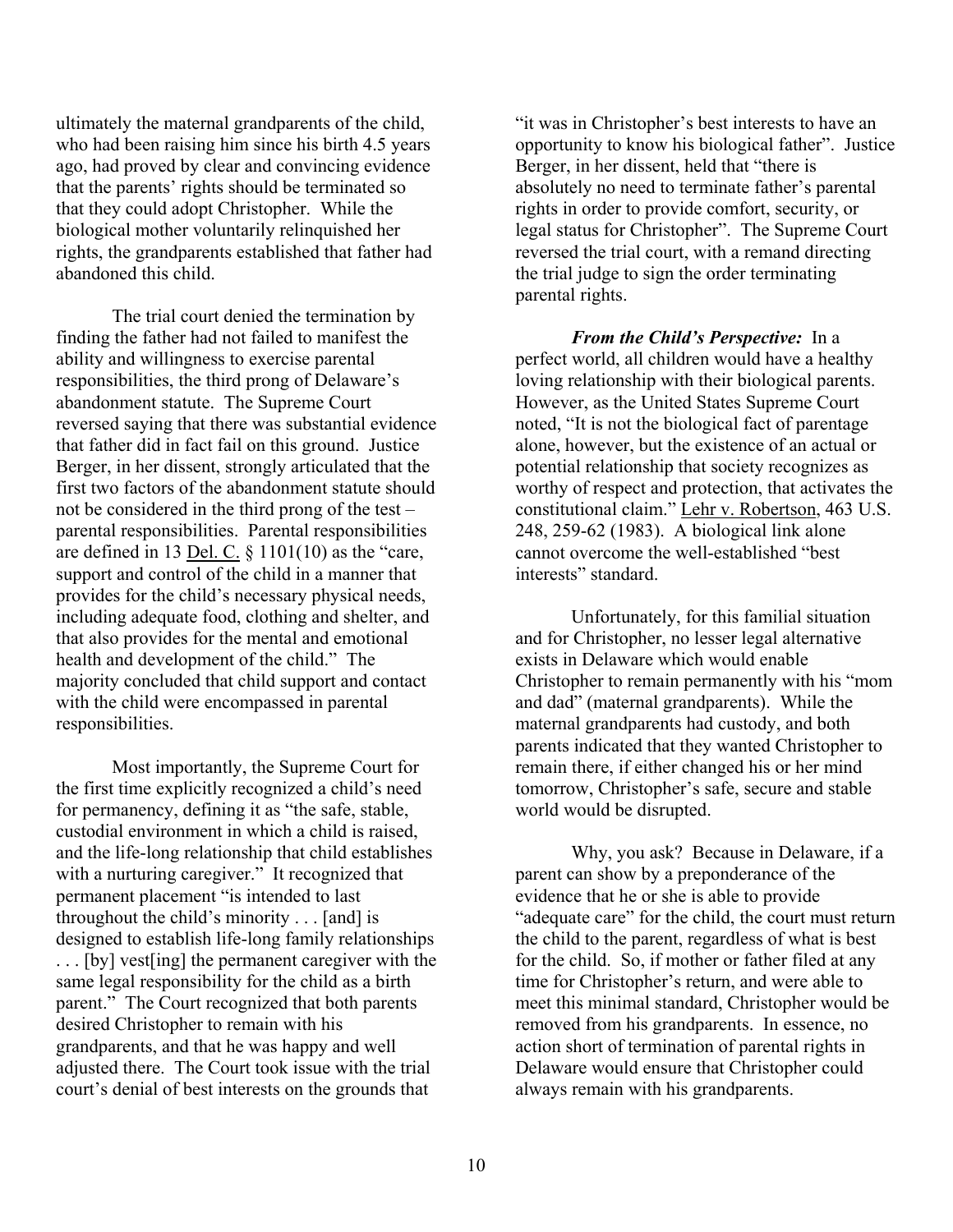Justice Berger is correct in her concern that Christopher must know his heritage and his paternal family. We are hopeful that the people who love Christopher and who are now charged with looking out for his best interests, will understand and appreciate that. There is nothing which prohibits them from allowing Christopher to have contact with his paternal family, and to deny it forever, will only work to his detriment. However, from a child's perspective, we are proud that the Supreme Court recognized that children most importantly need to know that they have a permanent, loving, safe home, with a "forever family" – regardless of any biological link.

**Casner v. DFS**, 760 A.2d 162 (Table), 2000 WL 1508794 (Del. Supr 2000).

*The Decision:* This case involves two small children who were 20 months and 7 months old at the time of the termination of parental rights trial. At trial on November 10, 1999, the mother voluntarily relinquished her rights to these two children. Approximately 45 days later, mother appealed, arguing that her consent was not knowing and voluntary. Mother argued that since she did not want to physically sign the papers to give up her rights, forcing the court to do the voluntary relinquishment colloquy under oath and on the record, her relinquishment was not voluntary.

The Delaware Supreme Court accepted the untimely appeal, and subsequently held that when mother agreed to terminate her rights to her children, it was not knowingly, voluntarily and intelligently done. The Court first focused on the voluntariness aspect finding that her unwillingness to sign the papers raised serious questions as to the voluntariness of the waiver. The Supreme Court also expressed concern about the information Ms. Casner received during the colloquy with the court. Ms. Casner received information from the judge explaining that if her rights were terminated, she and her children would exist as if they were

strangers, without the right to know anything about their lives. The Supreme Court found that mother's counsel attempted to minimize these statements. Finally, the Court was concerned that Ms. Casner was pressured to make this decision too quickly. The Court held, " Considering the totality of the circumstances, the record does not support a finding that Casner knowingly, voluntarily and intelligently consented to the termination of her parental rights." On September 14, 2000, The Delaware Supreme Court reversed and remanded the case for a new hearing. On November 8, 2000, the Family Court involuntarily terminated Ms. Casner's rights.

*From the Child's Perspective:* As advocates for children, our primary focus is considering the effect of this decision on the children involved in the particular case. We advocate with the child's sense of time in mind. In this case, the petition to terminate Ms. Casner's rights was filed in June of 1999 and rights were terminated in November of 1999. The final brief in this case was submitted to the Delaware Supreme Court in August of 2000 and a decision rendered five weeks later. In the lives of these children, this is an eternity. In fact, during the pendency of this case, the young girl doubled in age from 16 months in June of 1999 to 31 months in September 2000. The young boy was four months old when he was added to the TPR petition and was 17 months old when the Supreme Court reversed. During this time, secure attachments are being formed, developmental milestones are being achieved and innocent lives are progressing without any idea of the potential legal devastation that is lurking.

While parental rights deserve protection, children's lives are paramount and these cases deserve prompt attention. The Office is encouraged that the Supreme Court has asked for proposed rule changes to expedite these cases, and is hopeful that all parties will begin to view these cases from the perspective of a child's sense of time. Even where a child has lived for several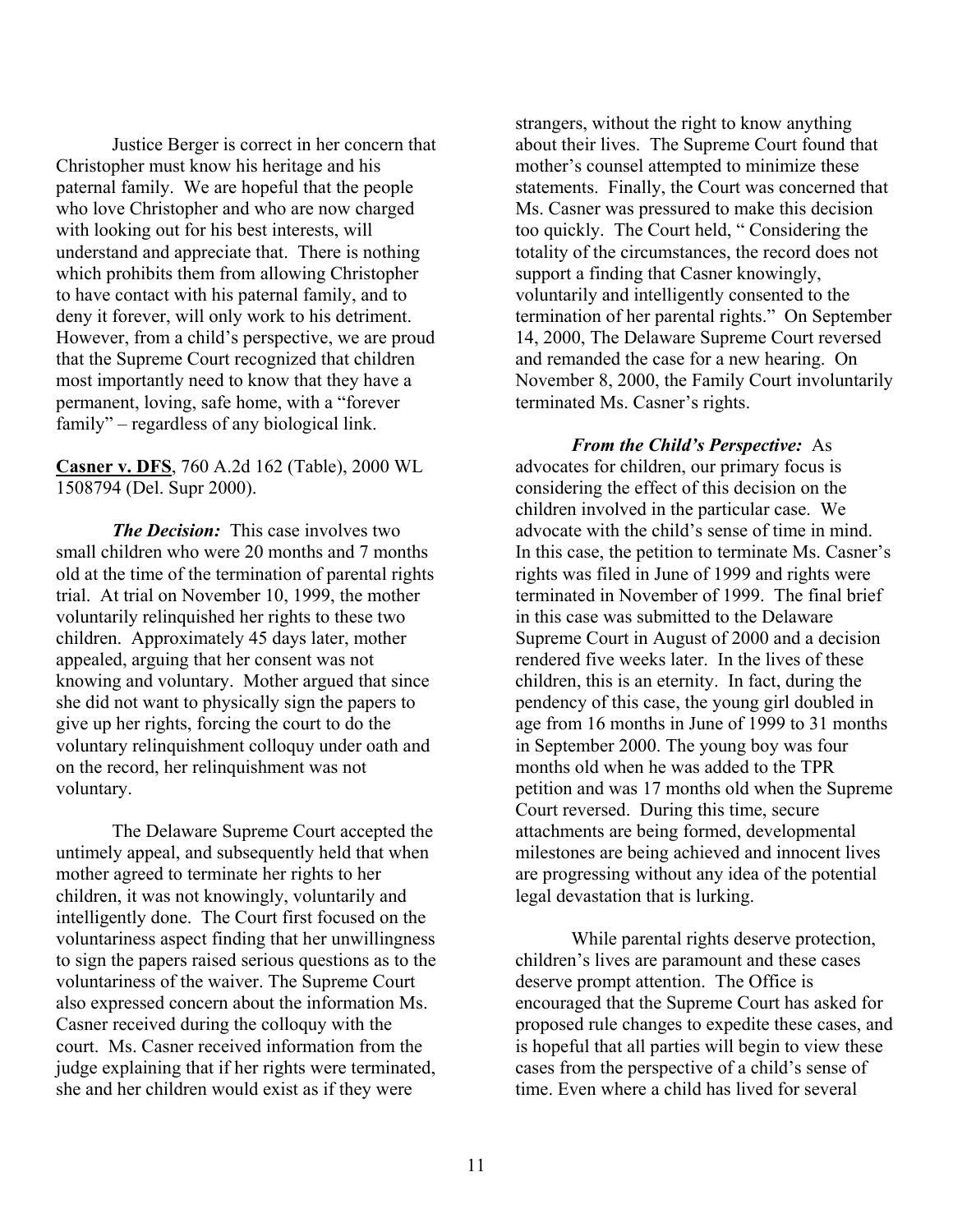years with a family who wishes to adopt him or her, neither the family, the agency or the attorneys can assure that little child that he or she can always remain there, until the court process is finalized. Children who experience foster care always fear removal, replacement and lack of certainty as to where they will sleep the following night. The Casner children, have never had the security of knowing they will always have a "forever family".

This case is also significant because of the uncertainty that any voluntary termination of parental rights may bring in the future. If parents are allowed to withdraw their consent, agencies may be hesitant to allow parents to make decisions that are in the best interests of their children when that decision is termination of parental rights. Instead, to protect the children and ensure permanency more quickly, agencies may be forced to take an adversarial role against a parent who wants to do the right thing for his or her child by voluntarily relinquishing his or her parental rights.

#### **In the Interest of Nicholas Truselo**, Fam. Ct.,

No. CN00-09299, Ableman, J. (Sept. 18, 2000)

*The Decision:* This decision involves the tragic case of a child, born June 1, 2000 who was severely shaken and dropped while in foster care in mid-August 2000. The baby suffered severe brain injuries as a result of shaken baby impact syndrome. Under the new OCA statute, an Attorney Guardian *Ad Litem* (GAL) was appointed to represent the best interests of the infant. On September 6, 2000, the GAL filed a motion to deescalate medical intervention and institute a Do Not Resuscitate (DNR) Order for the baby. The Court held a hearing on the motion and heard evidence from numerous physicians concerning the baby's condition as well as testimony from the GAL. The Court wrestled with many procedural and emotional issues, many of which were issues of first impression to the Court. Tania Culley, Esq., filed an amicus brief laying out the

procedural and jurisdictional case law from around the country which has addressed these most sensitive issues.

The Court concluded that it had jurisdiction over Nicholas by virtue of his dependent and neglected status. The Court also found that it had the authority to enter a DNR order on behalf of him. The Court acknowledged a parents' right to make decisions on behalf of their child , but noted that it is well established that the State can intervene where a child's health or safety are jeopardized. The Court felt obligated to be available to protect the rights of Nicholas. The Court next concluded that it must utilize the "best interests" standard in making its determination rather then substituted judgment since Nicholas is an infant who cannot express his wishes. Finally, the Court concluded by clear and convincing evidence that it was in Nicholas' best interests to direct the hospital to forego the use of heroic medical efforts to resuscitate him, that the ventilator should be removed, and that Nicholas should receive comfort measures only. The Court based its determination on the uncontroverted medical evidence that Nicholas would never be able to perform even the most basic functions of life. The Court also gave significant weight to the unanimous view of the GAL, the doctors and parents that this is in the best interests of Nicholas.

#### *From the Child's Perspective:* As

difficult as this decision was, the Court rose to its obligation, as it must when a child is in the custody of the State. This was a tragic, heartbreaking case, but the Court thoughtfully and rationally applied the law, and did what was best for Nicholas. We hope that the precedent established by this case never needs to be utilized, but are grateful that Delaware has such a wellreasoned decision as precedent.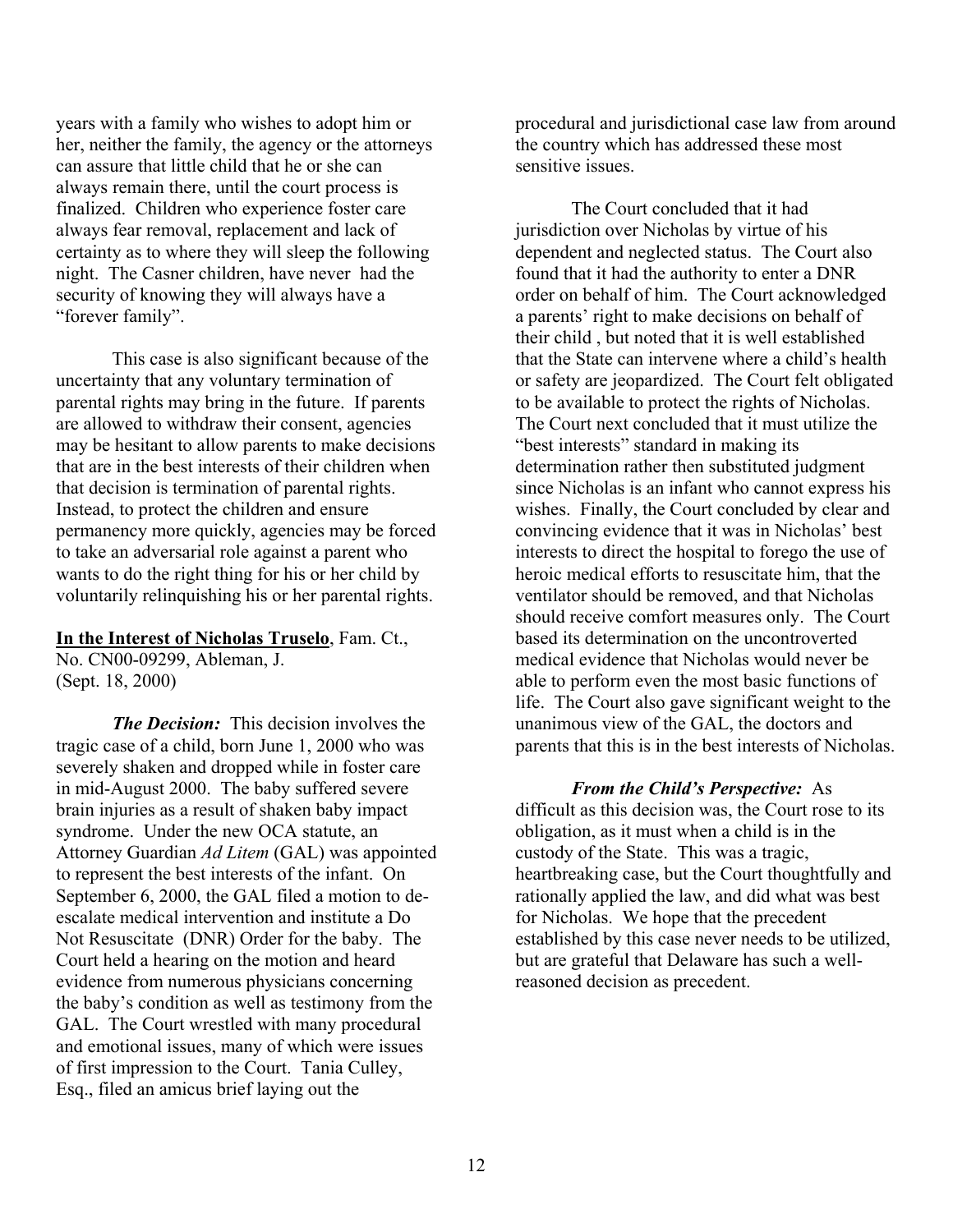**Farley v. DSCYF**, Del. Supr., No. 368, 2000, en banc (Dec. 15, 2000)

*The Decision:* This case involves an appeal from a Family Court decision in June of 2000, terminating the parental right of Ms. Farley in her three children. In March of 1998, all three of Ms. Farley's children entered care. On February 4, 2000, DFS filed a petition to terminate her parental rights. A hearing on the petition was held in Family Court on June 22, 2000. The Family Court ruled from the bench that day that the grounds for termination had been met, and that it was in the best interests of the children for rights to be terminated. The Court signed the order effective that date. On July 27, 2000, Farley filed a notice of appeal. The Supreme Court accepted the appeal on August 15, 2000. On August 25, 2000, DFS filed a motion to dismiss the appeal as untimely. On September 6, 2000, the Office of the Child Advocate filed a motion for leave to file an *amicus curiae* brief. That request was denied, and the case was remanded to the Family Court for a determination as to whether the late filing was the result of Court error. The Family Court determined the late filing was not Court error.

On December 15, 2000, the Supreme Court held that the remedy available to clients in criminal appeals, where there is ineffective assistance of counsel, was equally applicable in termination proceedings. In short, it determined that if the delay in filing has not prejudiced the appellees or the children involved, the matter can be remanded for the entry of a new order. The entry of a new order would allow the 30-day appeal period to once again run. In this case, the Supreme Court, *en* banc, determined that there was not any prejudice to the children since "the untimely appeal was filed only five days after the expiration of the 30 day appeal period and it does not appear that there has been any substantial change in the children's circumstances, such as adoption." The Supreme Court did not retain jurisdiction of this matter.

*From the Child's Perspective:* The holding in this case is devastating for our children. The Farley children came into the care and custody of DFS in March of 1998. At the time, the children were 10, 7, and 5 years of age. They are now 13, 9, and 7 years of age. The Court correctly concluded that there had been no substantial change in these children's circumstances. In fact, they have been unable to be adopted because of the ongoing Court proceedings in this matter. Had the Supreme Court dismissed this appeal as untimely, these three children would be legally free for adoption. However, due to the remand, these children will likely be caught up in the legal system and unable to achieve permanency for at least another year. At that point, they will be 14, 10, and 8 years of age. While Ms. Farley certainly has due process rights which merit protection, these children have been prejudiced by the Supreme Court's decision.

More globally, this case symbolizes that there is still a lack of certainty and/or finality for children whose very futures are decided by these cases as to when the decisions are really final, and gives the parents, who are competent adults with voices, the impression that they will be given priority above the rights of their children. Children, families (adoptive and biological), and the child welfare community need to be able to rely on the Court system and know that statutes and rules mean what they say.

## **MISCELLANEOUS ACTIVITIES**

*Interns:* The Program Administrator has been working with two undergraduates from University of Delaware who have an interest in child welfare and the criminal justice system. The interns have been involved in court proceedings, Division of Family Services case reviews, case summaries, intake phone calls, and developing an extensive community Resource List. They will continue working with the Office of the Child Advocate until February. There is also a future law student